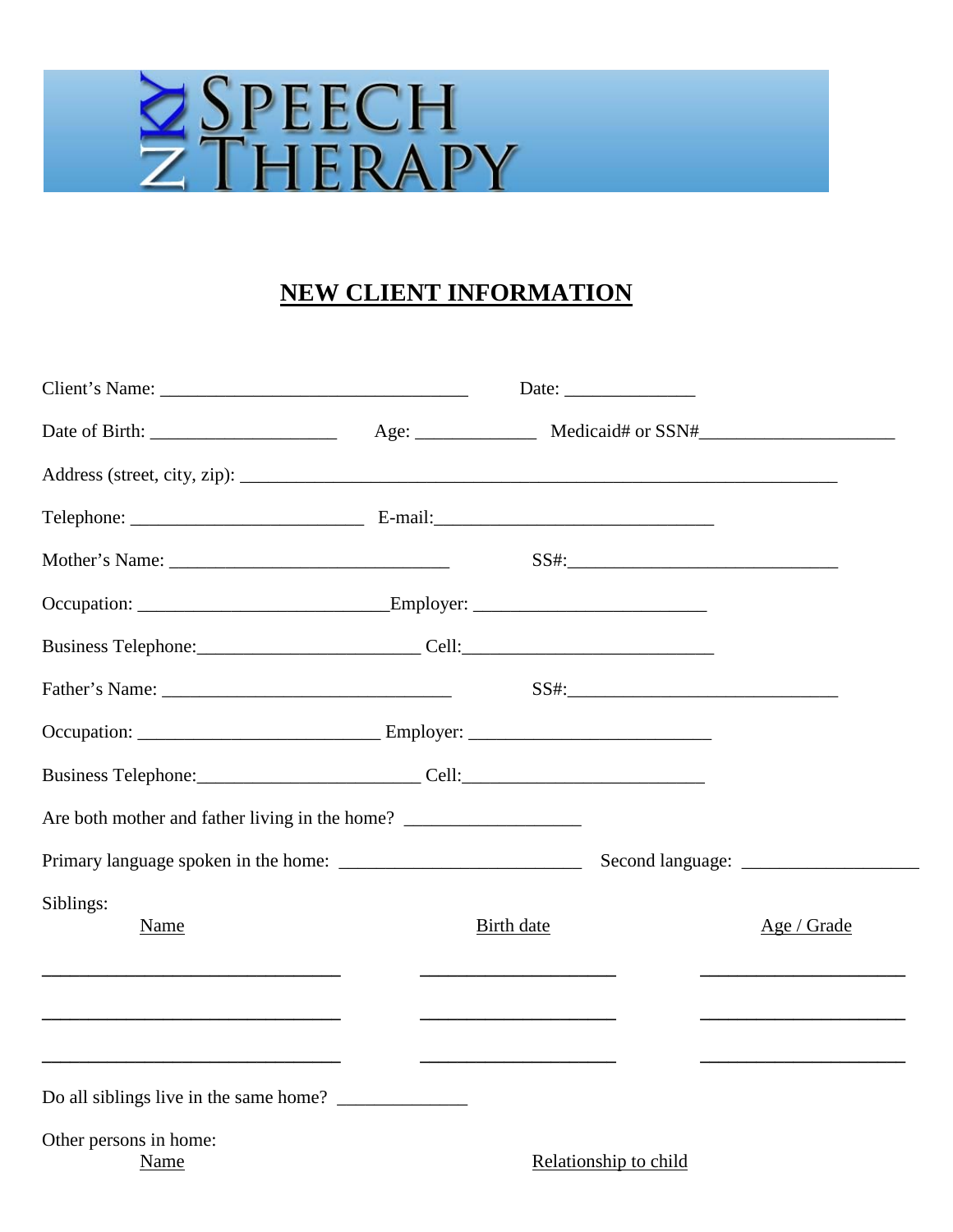| <b>REASON FOR REFERRAL:</b>                  |                                                                                            |                                                                                                                         |
|----------------------------------------------|--------------------------------------------------------------------------------------------|-------------------------------------------------------------------------------------------------------------------------|
| What are your main concerns about the child? |                                                                                            |                                                                                                                         |
|                                              |                                                                                            |                                                                                                                         |
|                                              | How does the child usually communicate (gestures, single words, short phrases, sentences)? |                                                                                                                         |
|                                              |                                                                                            | Is the child aware of his/her speech/language and/or motor issues? If yes, how does the child feel about it?            |
|                                              | when the child was seen, and the specialist's conclusions or suggestions.                  | Has the child received speech therapy or occupational therapy in the past? If yes, indicate the name of the specialist, |
| specialist's conclusions or suggestions.     |                                                                                            | Have any other specialist seen the child? If yes, indicate the type of specialist, when the child was seen, and the     |
|                                              |                                                                                            | Are there any other speech, language, learning, hearing or motor concerns in your family? If yes, please describe.      |
| <b>BIRTH HISTORY</b>                         |                                                                                            |                                                                                                                         |
|                                              |                                                                                            |                                                                                                                         |

\_\_\_\_\_\_\_\_\_\_\_\_\_\_\_\_\_\_\_\_\_\_\_\_\_\_\_\_\_\_\_\_ \_\_\_\_\_\_\_\_\_\_\_\_\_\_\_\_\_\_\_\_\_\_\_\_\_\_\_\_\_\_\_\_\_\_\_\_\_\_\_\_\_\_\_\_\_\_\_\_\_\_\_\_\_

What pregnancy was this child? \_\_\_\_\_\_\_\_\_\_\_\_\_\_\_\_\_\_\_\_\_\_\_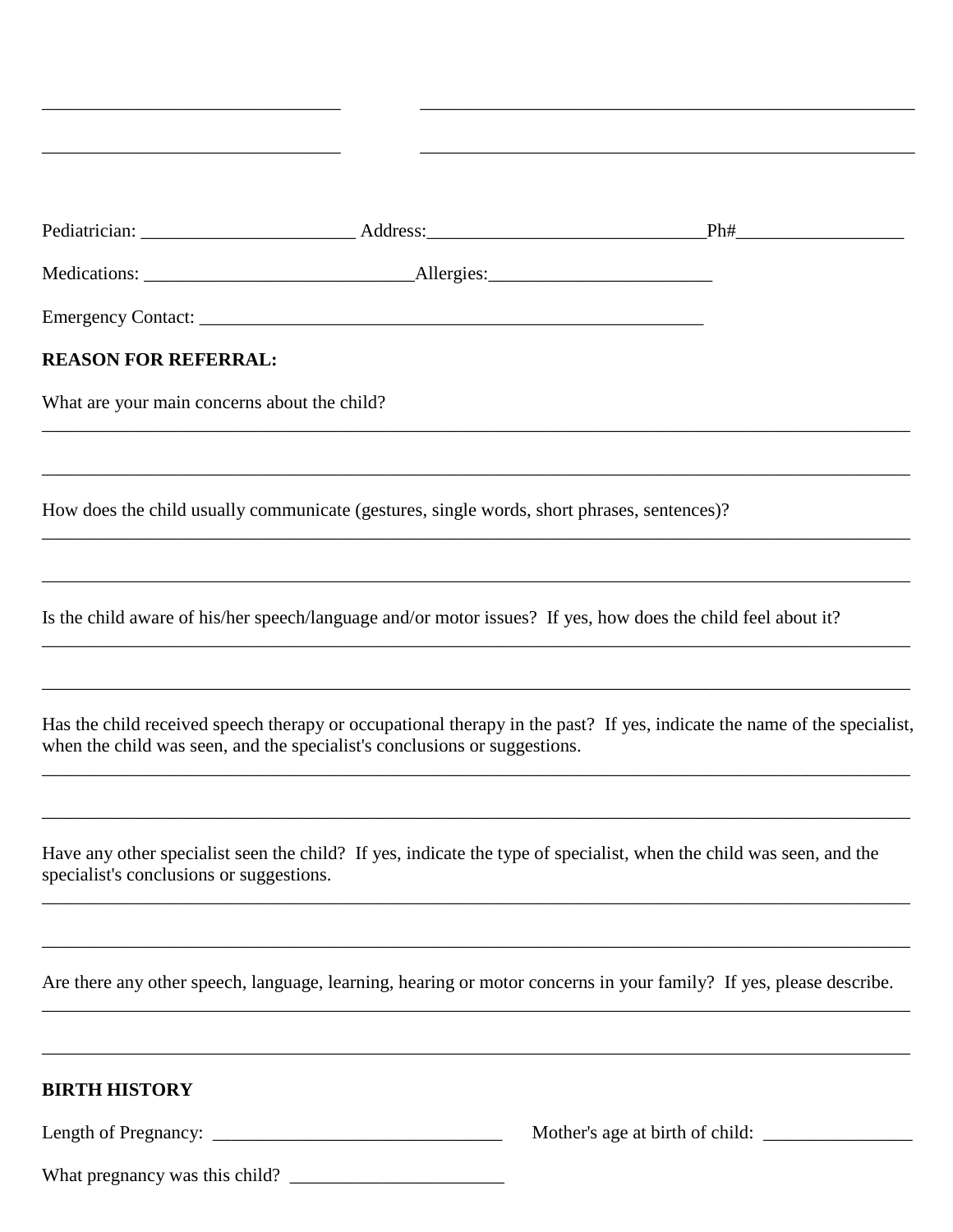| Describe the mother's general health during the pregnancy (illnesses, accidents, medications, etc.): |  |  |  |
|------------------------------------------------------------------------------------------------------|--|--|--|
|------------------------------------------------------------------------------------------------------|--|--|--|

|                             | Were there any unusual conditions that may have affected the pregnancy or birth?                              |             |        |           |
|-----------------------------|---------------------------------------------------------------------------------------------------------------|-------------|--------|-----------|
|                             |                                                                                                               |             |        |           |
| Length of hospital stay:    |                                                                                                               | Mother:     |        |           |
|                             | Child:                                                                                                        |             |        |           |
|                             | Were there any complications after birth?                                                                     |             |        |           |
|                             |                                                                                                               |             |        |           |
| <b>MEDICAL HISTORY</b>      |                                                                                                               |             |        |           |
|                             | What specific diagnoses, if any, have been made by a physician?                                               |             |        |           |
|                             |                                                                                                               |             |        |           |
|                             | Describe any major accidents, surgeries, or hospitalizations:                                                 |             |        |           |
|                             | Is the child currently taking any medications? If yes, identify.                                              |             |        |           |
|                             |                                                                                                               |             |        |           |
|                             | Has the child had any of the following (please circle):                                                       |             |        |           |
| Seizures                    | Ear Infections                                                                                                | High fevers | Asthma | Allergies |
| If circled, please explain: |                                                                                                               |             |        |           |
|                             |                                                                                                               |             |        |           |
|                             |                                                                                                               |             |        |           |
|                             | Please provide information regarding the child's last hearing screening (i.e., date, doctor's name, results): |             |        |           |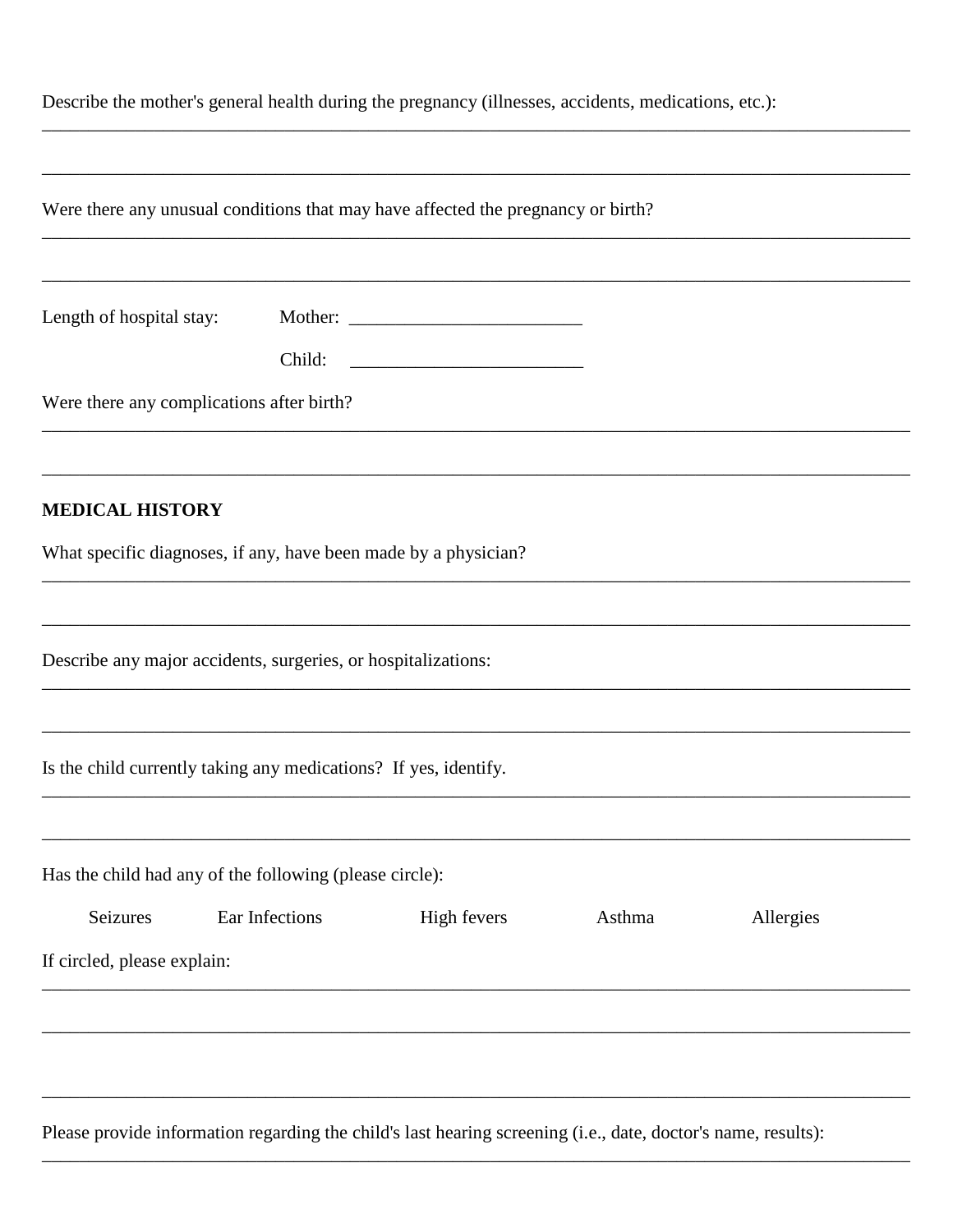List any other medical professionals involved with the child (including family doctor):

\_\_\_\_\_\_\_\_\_\_\_\_\_\_\_\_\_\_\_\_\_\_\_\_\_\_\_\_\_ \_\_\_\_\_\_\_\_\_\_\_\_\_\_\_\_\_\_\_\_\_\_\_\_\_\_\_\_\_ \_\_\_\_\_\_\_\_\_\_\_\_\_\_\_\_\_\_\_\_\_\_\_\_\_\_\_

\_\_\_\_\_\_\_\_\_\_\_\_\_\_\_\_\_\_\_\_\_\_\_\_\_\_\_\_\_ \_\_\_\_\_\_\_\_\_\_\_\_\_\_\_\_\_\_\_\_\_\_\_\_\_\_\_\_\_ \_\_\_\_\_\_\_\_\_\_\_\_\_\_\_\_\_\_\_\_\_\_\_\_\_\_\_

Name Profession Phone Number

### **SOCIAL / BEHAVIOR**:

Please circle any of the following that apply to the child:

| Bedwetting                                   | Sleeping problems            | Separation Difficulties (from parent) |
|----------------------------------------------|------------------------------|---------------------------------------|
| Temper tantrums                              | Eating problems              | Unusual physical movement             |
| Bites self / objects / others                | Unreasonable fears / worries | Hand Flapping                         |
| Head banging                                 | Tics / nervous habits        | Preoccupation with certain objects    |
| Toe-walking                                  | Repetition of activities     | Trouble getting along with others     |
| Staring spells                               | Hurts self on purpose        | Short attention span                  |
| Difficult with changes (activities / people) |                              |                                       |

### **SENSORY / MOTOR:**

Please circle any of the following that apply to the child:

| Touch:                               | Hearing:                        | Vision:                                        |
|--------------------------------------|---------------------------------|------------------------------------------------|
| Fearful of having face washed        | Seems overly sensitive to sound | Overly sensitive to bright<br>light / sunlight |
| Aggressive if others are too         | Unable to hear whispers         |                                                |
| close                                |                                 | Follows moving objects                         |
|                                      | Speaks loudly                   |                                                |
| Dislikes being barefoot              |                                 | Searches for removed or                        |
|                                      | Ignores sounds / certain noises | hidden objects                                 |
| Tries to touch everyone / everything |                                 |                                                |
|                                      |                                 | Squints eyes                                   |
| Insists on holding an object in hand |                                 |                                                |
|                                      |                                 | Tilts head to look at things                   |
| Does not respond to pain             |                                 |                                                |

Please circle any of the following that apply to the child:

| Movement / Coordination:<br>Rocks body  | Taste / Smell:<br>Mouths objects |
|-----------------------------------------|----------------------------------|
| Jumps uncontrollably                    | Avoids certain textures of food  |
| Seeks rough and tumble play             | Smells objects inappropriately   |
| Likes fast moving / spinning activities | Overly sensitive to smell        |
| Is hesitant at stairs / curbs           | <b>Drools</b>                    |
| Bumps into things / accident prone      | Difficulty chewing / swallowing  |
| Fearful when feet are off the ground    | Eats only soft foods             |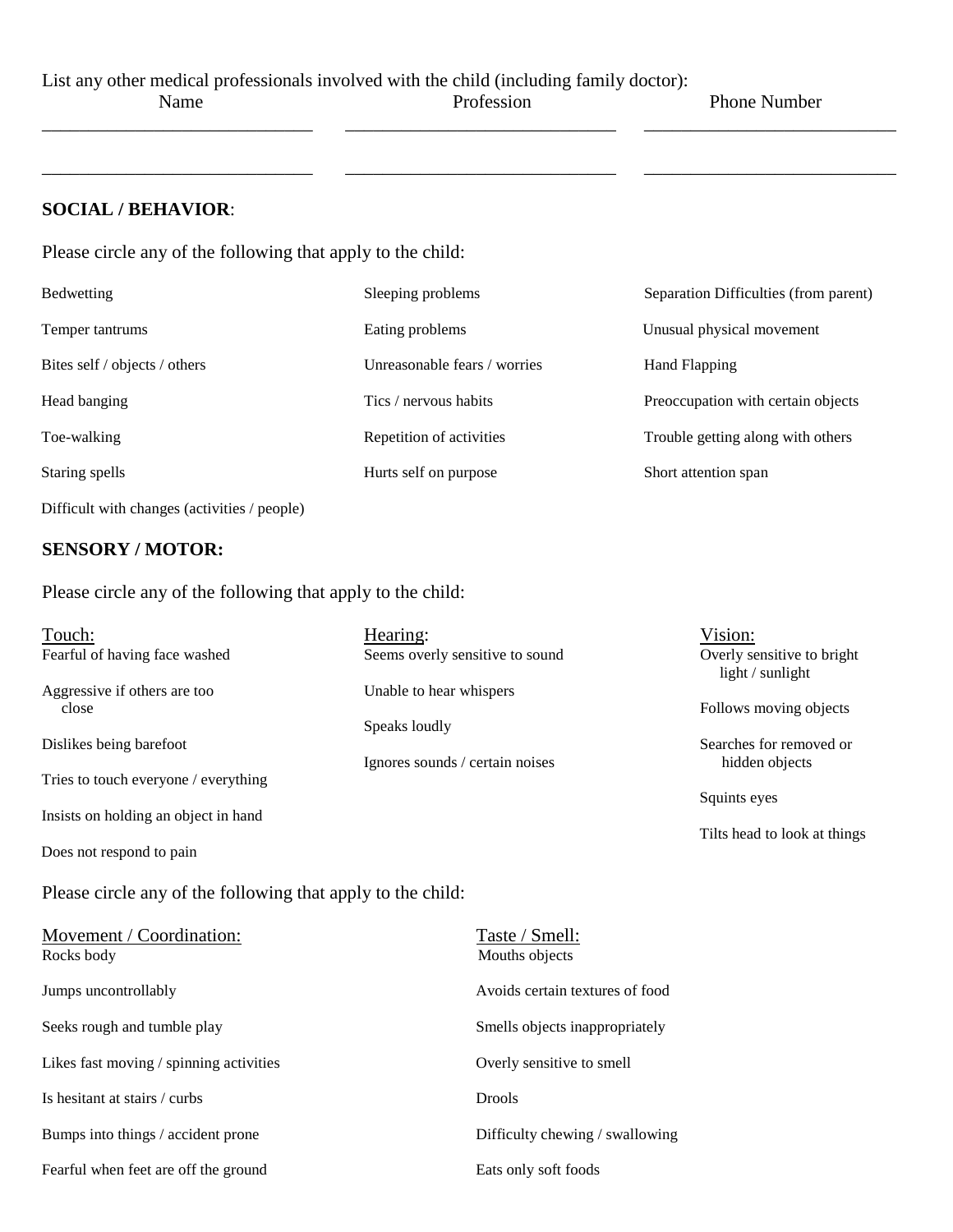## **DEVELOPMENTAL HISTORY**

Describe any problems during infancy (difficulty with sucking, swallowing, eating solid foods, sleeping, irritability, etc.):

|                                | Provide the approximate age at which the child began to do the following activities: |                                                                                                                                                                                                     |
|--------------------------------|--------------------------------------------------------------------------------------|-----------------------------------------------------------------------------------------------------------------------------------------------------------------------------------------------------|
|                                |                                                                                      |                                                                                                                                                                                                     |
|                                |                                                                                      | Dress Self:                                                                                                                                                                                         |
|                                |                                                                                      |                                                                                                                                                                                                     |
|                                |                                                                                      |                                                                                                                                                                                                     |
|                                |                                                                                      |                                                                                                                                                                                                     |
|                                |                                                                                      |                                                                                                                                                                                                     |
|                                |                                                                                      |                                                                                                                                                                                                     |
|                                |                                                                                      |                                                                                                                                                                                                     |
| responds to all sounds, etc.). |                                                                                      | Describe the child's response to sound (e.g., responds to all sounds, responds only loud sounds, inconsistently<br>,我们也不能在这里的时候,我们也不能在这里的时候,我们也不能会在这里,我们也不能会不能会不能会不能会不能会不能会不能会。""我们的是我们的,我们也不能会不能会不 |
|                                |                                                                                      |                                                                                                                                                                                                     |
| <b>EDUCATIONAL HISTORY</b>     |                                                                                      |                                                                                                                                                                                                     |
|                                |                                                                                      |                                                                                                                                                                                                     |
|                                |                                                                                      |                                                                                                                                                                                                     |
| $Teacher(s)$ :                 | How is the child doing academically (or preacademically)?                            |                                                                                                                                                                                                     |

\_\_\_\_\_\_\_\_\_\_\_\_\_\_\_\_\_\_\_\_\_\_\_\_\_\_\_\_\_\_\_\_\_\_\_\_\_\_\_\_\_\_\_\_\_\_\_\_\_\_\_\_\_\_\_\_\_\_\_\_\_\_\_\_\_\_\_\_\_\_\_\_\_\_\_\_\_\_\_\_\_\_\_\_\_\_\_\_\_\_\_\_\_\_